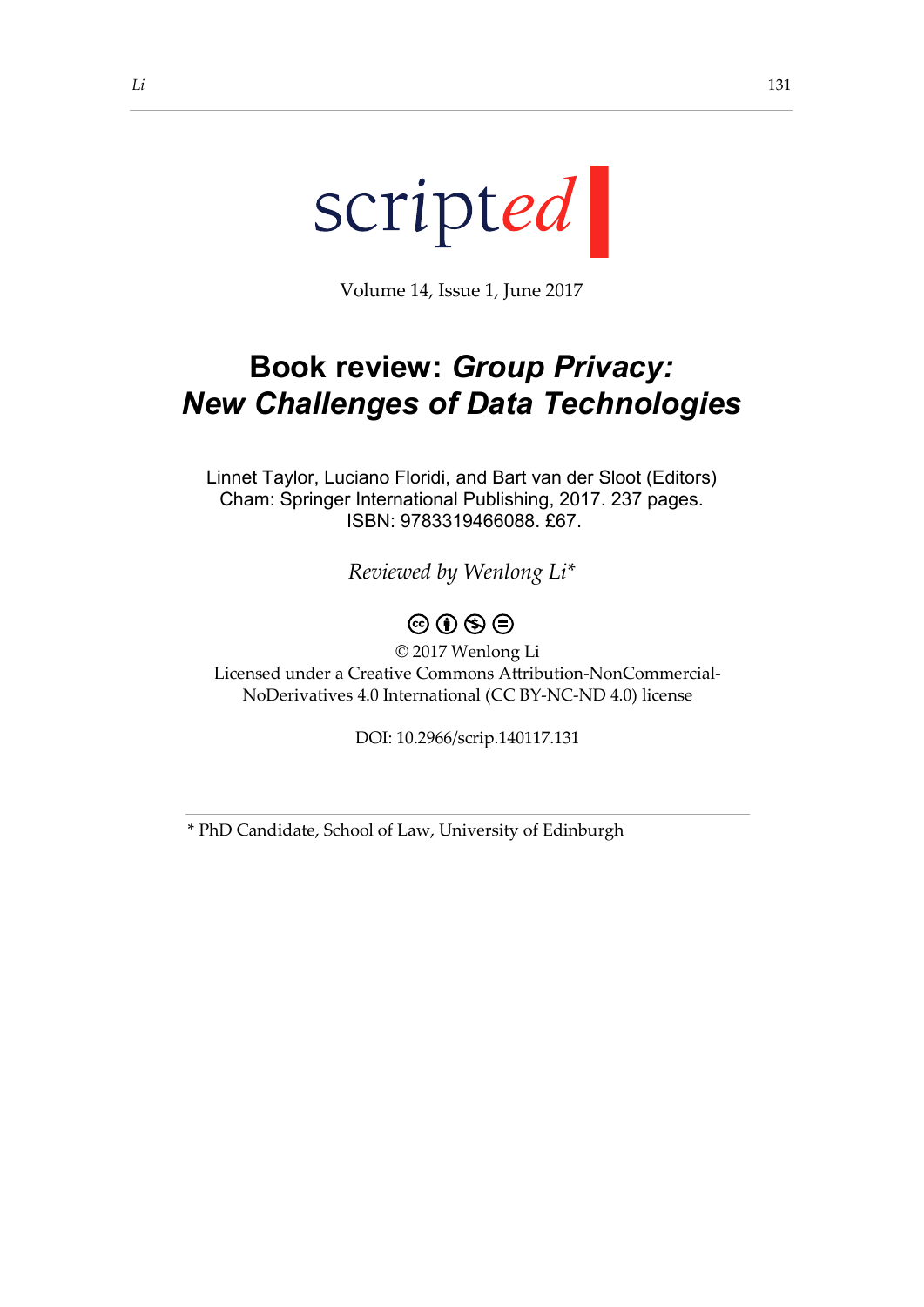Big data analytics has gradually come into public view since the dawn of 21st century, yet a detailed inquiry concerning its social and legal implications has been missing in the discourse on privacy and data protection. This book, *Group Privacy: New Challenges of Data Technologies*, fills that void and closes the gaps between law and technology that have been largely undervalued for decades. To be specific, big data marks a fundamental transformation in the technological landscape, but existing norms are proven to have little flexibility in acknowledging that sometimes individual interests may be well shielded by law, yet leave certain collective interests unprotected. What concerns the contributors of this book most is hence a dangerous assumption that "if a person is wellprotected, the group he or she belongs will take care of itself" (p. 97). *Group Privacy* is a lively collection of the newest discussions about extending the boundaries of data privacy law, comprising a total of 11 chapters and one concluding summary by the three editors of this book. Each chapter approaches the construction of group privacy from a unique perspective, such as legal philosophy, information ethics, human rights, computer science, sociology and geography.

The notion of group privacy is not new. Discussions have been circulating as early as the 1960s, from scholars like Westin  $(1967)^1$  and Bloustein  $(1978)^2$ . However, that notion was not paid enough attention until the rise of big data analytics, which is considered, along with an entire data ecosystem that underpins this method, to be "a new epistemological phenomenon" (p. 14). Simply put, the basic rationale behind this phenomenon is that data is aggregated and analysed for general patterns, which inevitably render individuals being

-

<sup>1</sup> Alan Westin, *Privacy and Freedom* (London: Bodley Head, 1967).

<sup>2</sup> Edward Bloustein, *Individual and Group Privacy* (New Brunswick: Transaction Publishers, 1978).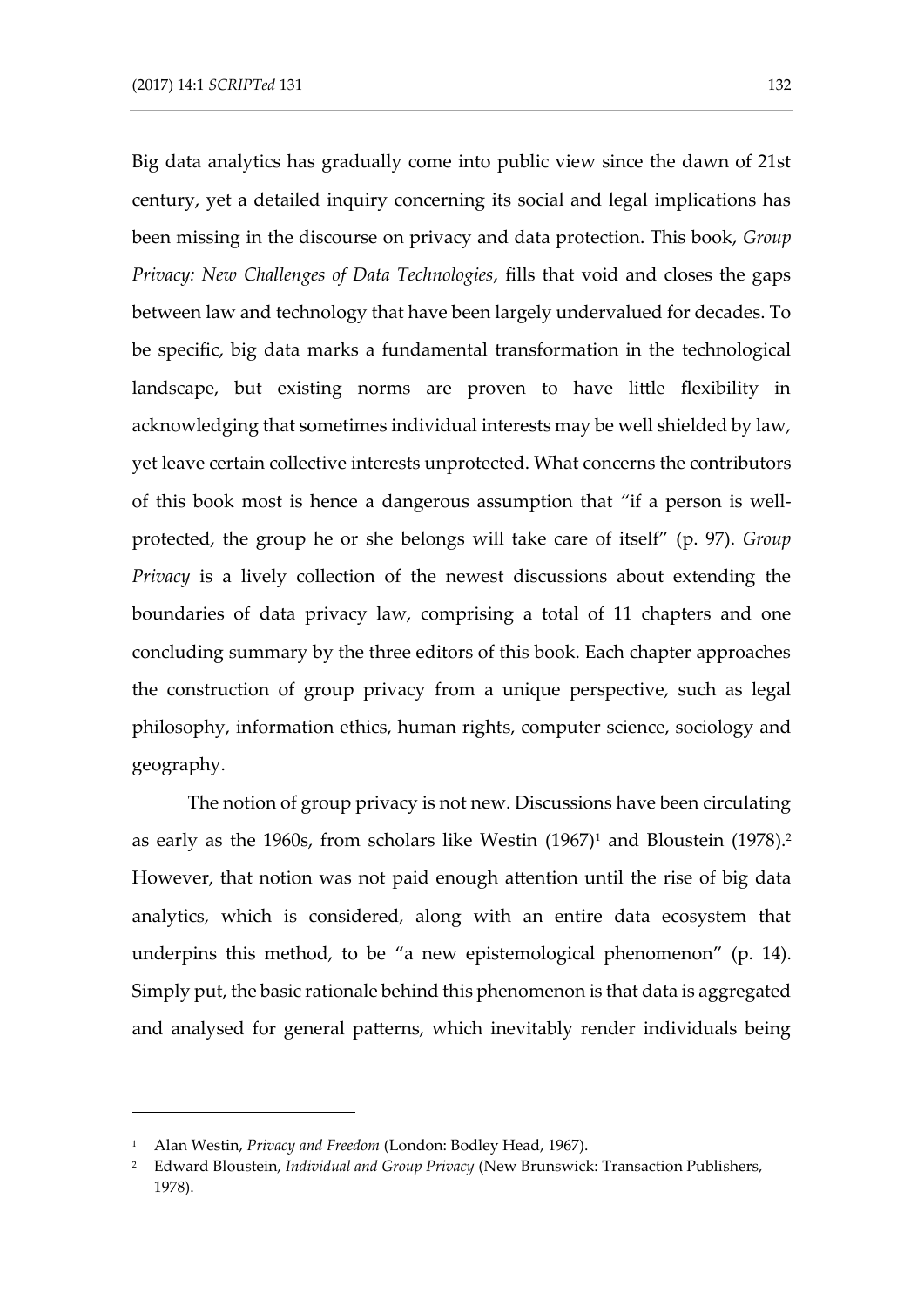grouped on the basis of certain commonalities. Quite a few chapters of this book start with accounts of its underlying logic and far-reaching implications, especially on the group level. As Floridi indicates, for example, big data is employed to "formulate types, not tokens" (p. 97), that is, legal problems arising from big data analytics are more visible when individuals are grouped in the process of data aggregation and analysis.

However, the less-visible problems this book aims to explore have not been well captured by current data protection regime. Several contributors point out that the current model is problematic in terms of being anthropocentric and nominalist (Floridi, p. 98), non-aggregate (Mantelero, p. 139) and extortionate (Pagallo, p. 172). Established in the pre-digital age, such an individual-oriented model is less likely to fully acknowledge the novelty and complexity of big data analytics. Further, if attempts to construct group privacy are established upon an individualistic model, risks are that such a notion of "group privacy" would be reducible to individual privacy. Indeed, the reductionist critique should be duly respected as such a notion would be of little value if it is no more than another piece of rhetoric on top of individual privacy. The central question of this book, therefore, is how far the construction of group privacy can go beyond the traditional individual-based privacy model. Attempts have been made to differentiate the new concept of group privacy from traditional discourses. Consensus exists among the contributors that a reducible version of group privacy is not satisfactory, and that a shift of focus should be proposed from visible problems on the individual level regarding the identifiability of an individual to some intangible and unpredictable problems raised at the aggregate level. Raymond's proposal in Chapter 4, for example, is about a shift of regulatory focus from the notion of personal identifiable information (PII) – the very target of current data protection regime – to a more broad and inclusive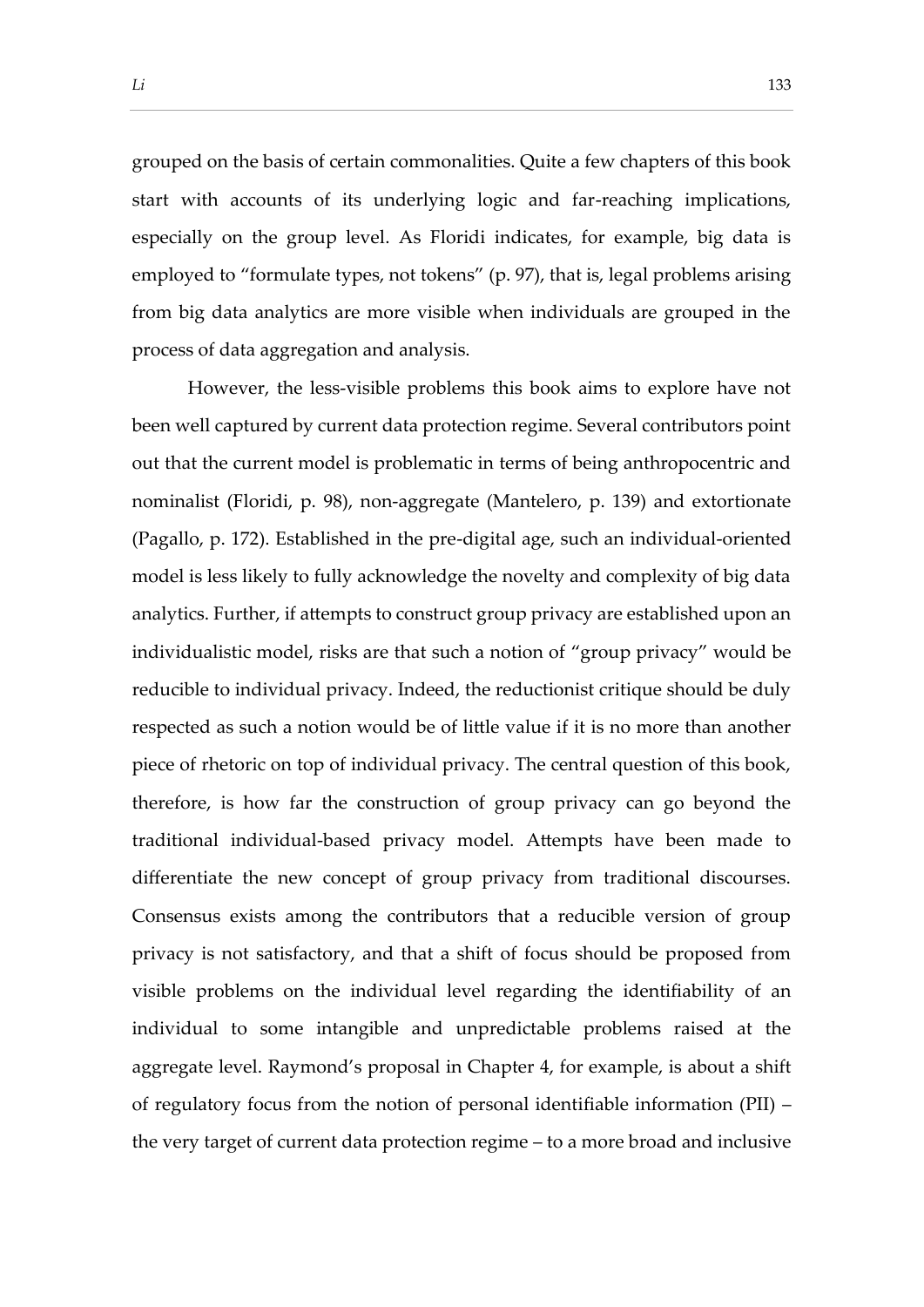construct of demographically identifiable information (DII). As a result, aggregated data would at length fall into the net of data protection norms.

In Chapter 5, Floridi attempts to extend the boundaries of group privacy, starting from a sceptical position (a group cannot have a right to privacy), to a moderate position (group privacy is not reducible to individual privacy), and ultimately to a strong position (privacy sometimes only belongs to the group rather than any individual). He exemplifies the strong position of group privacy with the situation where close friends and relatives (i.e. groups) attend a private funeral of a deceased person and concludes that sometimes a group, and only a group, has a right to a specific kind of privacy to "protect grieving and reflection, or perhaps because of cultural or religious customs" (p. 91). Floridi suggests a realist approach to start considering the moderate version, based on which we could strive to achieve a full recognition of strong group privacy eventually.

Rather than wresting with moral debates, O'Hara and Roberson (in Chapter 6) take a less controversial approach to justify the invention of group privacy based on the functionality of "social machine". In their view, this is a social construct that would create privacy requirements for the well-functioning of the machine. The novelty of this approach is commendable, but it should be noted that the computational stance is inherently partial and the contributors intend not to propose a comprehensive theory on group privacy (p. 105). Again, Chapter 7 deals with no theoretical debates but directs readers to another inquiry – the practical aspect of group privacy. Eijkman explores ways of protecting group interests from a particular source of harms in relation to big data, namely mass surveillance and communication interception. Concrete examples are provided about vulnerable groups in reality, such as journalists and NGOs, and their interests threatened by technological intrusions. However, this chapter seems a bit less relevant to other discussions in this book as it solely examines an individualist approach barely associated with the making of group privacy.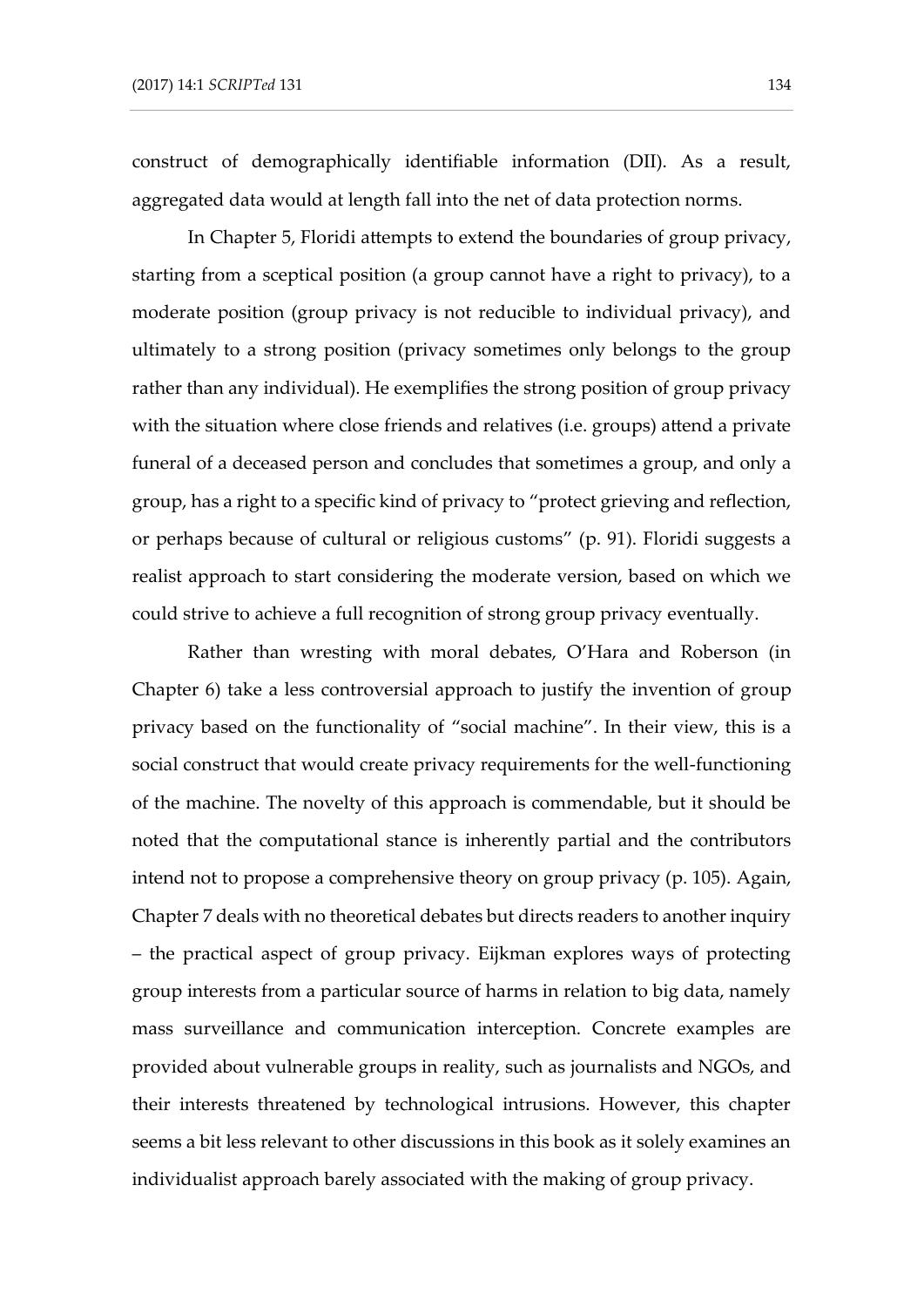In Chapter 8, Mantelero starts by disputing the validity of the concept of group privacy in general. As an alternative, he proposes another concept – collective privacy – and argues why the latter fits better into the context of big data analytics. The collective dimension of big data, he contends, now relates "less to the secrecy of information and data quality, but more to the ethical use of information and data analytics" (p. 154). Further, his notion of collective privacy is established upon "a right to limit the potential harms to the group itself from invasive and discriminatory data processing" (p. 148). In addressing those harms arising from big data, Mantelero proposes two practical solutions in response to big data implications: (1) multiple-impact assessment of risks arising from big data analytics, and (2) supervision of data protection authorities (particularly in terms of their role in balancing the conflicting interests of the stakeholders involved). In addition, similar conclusions have been drawn in Chapter 9. Pagallo, by refuting the approach to construct group privacy on the basis of the US constitutional model of intimate corporate rights, is also in support of a risk-based approach to protect group privacy.

Aside from Chapter 7, another case study on groups and their underprotected interests is provided in Chapter 10. Hallinan and de Hert examine genetic data and its relevance to group privacy, as an individual's genome can disclose information about others, and in practice, individuals are often grouped because of shared genetics, engendering the notion of genetic groups. They suggest *ex ante* guidance and oversight as an effective solution for now because it would be too late to seek remedies when privacy-related interests have been already intruded.

Chapter 11 returns to the theoretical debates on better constructing the concept of group privacy. Van der Sloot takes a unique approach by referring to the doctrine of prohibition against abuse of power, which is not individualoriented by nature, he argues, but has been incrementally shaped by the Article